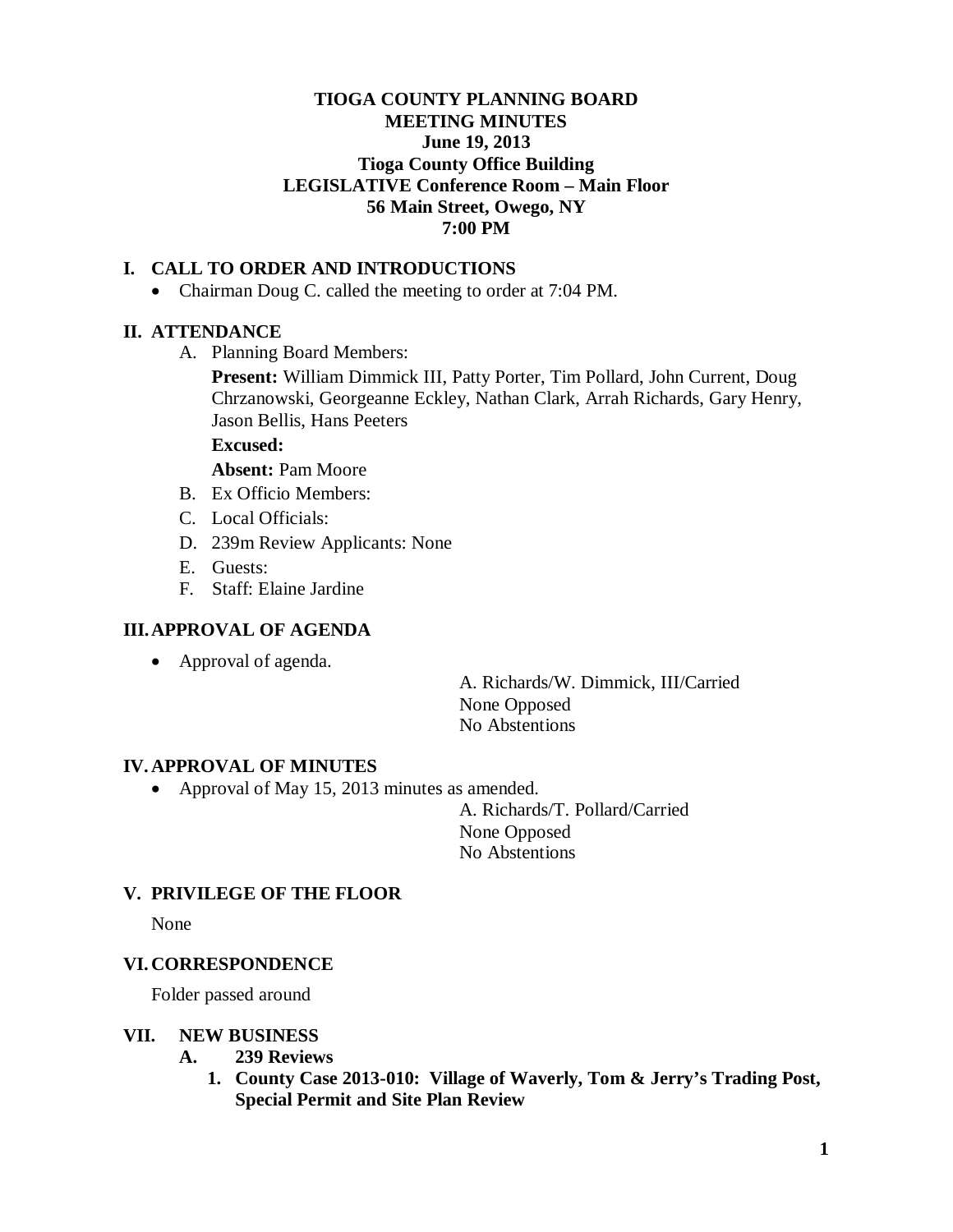The applicant is requesting site plan review and a special permit to establish and operate a second-hand retail store in the already existing commercial building. The current building is 1,578 square feet on the 3/10 of an acre lot. Hours of operation will be Tuesday - Saturday, 8 AM – 6PM with 1 to 3 employees. The applicant plans to have a 3' x 12' wall sign affixed to front of building.

The neighborhood contains a mix of residential and commercial uses nearby.

According to the Village of Waverly Zoning Code, three aspects of this site plan are not in compliance with the regulations – the lot is smaller than the required minimum lot size of 21,780 square feet, the east side setback is on the lot line instead of at 20 feet, and the front set back uses the parking space as part of the setback, which is not allowed. This use, however, is an existing non-conforming use and furthermore, the PUD regulations give the Planning Board discretion in accepting non-conformances. One other issue is that the parking spaces run the full frontage length of the lot as proposed. To allow access to the rear of the building, staff recommends to not stripe the 2 westernmost parking spaces so emergency personnel/vehicles can access from that side since there is no access on the eastern side. This is a condition.

Staff recommends approval of the special permit and site plan review.

**Q. P. Porter** – Does anyone live in the attached house and where will they park? **A. E. Jardine** – Don't know if people live there, and not sure where they park. **Q. A. Richards–** So renters will not be able to park over there? **A. E. Jardine –** No, because it won't be marked, but they could park anywhere else along the front.

**Motion to recommend approval of the special permit and site plan review as presented.**

## **G. Henry/W. Dimmick III/ Carried Yes 11 No 0 Abstention 0**

## **VIII. REPORTS**

- A. Local Bits and Pieces
	- 1. Town of Candor G. Henry
		- Nothing to report.
	- 2. Town of Nichols P. Porter
		- Planning Board almost done with draft of comprehensive plan. Plan to present to Town Board in September or October, with the hope of adoption by end of 2013.
	- 3. Town of Berkshire T. Pollard
		- Planning Board has three openings.
	- 4. Town of Tioga D. Chrzanowski